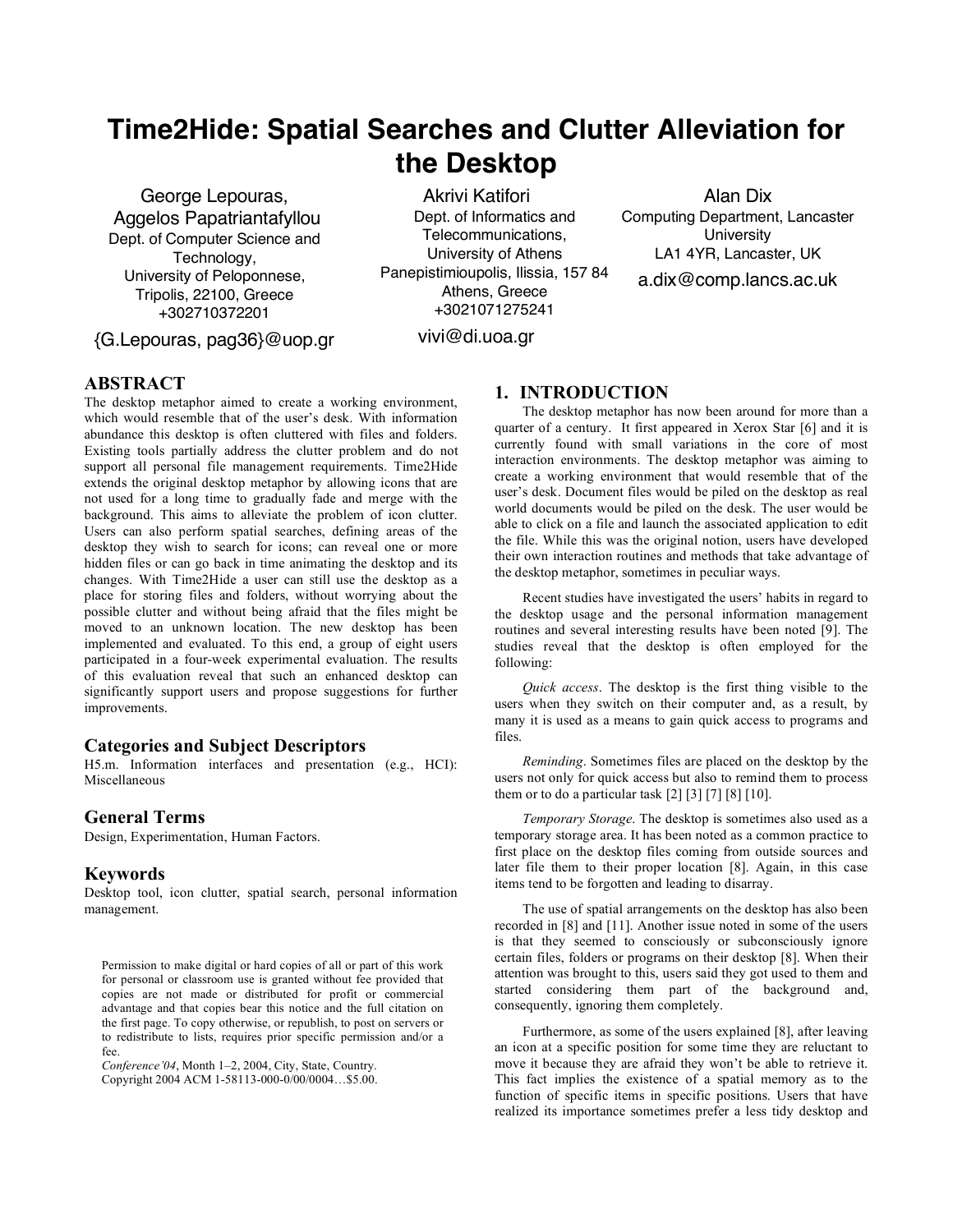folder hierarchy to filing away files that they got used to in a specific place and then forgetting where they are.

Clutter seems to be "visually distracting" and "dizzying" for most of the users as noted in [8] and [11] and it is the most common reason why they re-arrange and tidy – up their desktop. However, maintaining their desktop well arranged is a task few users have the luxury of time to perform regularly. As a result, clutter may become a source of distress for them. To this end, we have designed and implemented an enhanced version of a desktop that tackles the problems of clutter and supports spatial and temporal searches.

## **2. PREVIOUS WORK**

In [5] the authors introduce a novel desktop metaphor called Lifestreams, which functions as a diary of all the documents a user creates or receives. The user can also store documents to be used in the future such as calendar items, reminders and to-do lists. A basic limitation of that system was the one-dimensional arrangement of documents.

Dourish et al. [4] present a prototype document management system named Presto, which provides rich interaction with documents. The system allows grouping of documents in collections based on their attributes. To interact with document spaces the authors have implemented Vista, a generic browser for Presto document spaces. Vista looks like a traditional PC desktop and it gives a generalized view of the document space, supporting organizational tasks and launching other applications. The browser could be employed as a tool for reducing icon clutter on the desktop, however this could demand extra effort from the user's end.

In [12] Rekimoto proposed a time centric desktop where the user can travel in time to visit past and future information spaces. The described desktop supports browsing in time, offering a variety of visualization techniques to cater for different user needs.

The latest edition of Mac OS (Mac OS X 10.5 "Leopard") was made available at the end of October 2007. It includes -among others- a tool called Time Machine [1]. Time machine can be set to archive and keep snapshots of all files on the user's computer. The tool is mainly a back up utility which apart from storing the files it also allows moving back in time to view changes. To this end, the tool can be used to support personal information management, but it cannot help reduce desktop clutter.

Microsoft Windows XP on the other hand include a tool that aims to help reduce the icon clutter on the desktop. Desktop cleaner can be set to run every 60 days to move unused icons to a predetermined folder. This approach certainly relieves the desktop clutter problem. On the negative side is that the user cannot customize the time period or the location for storing unused icons. Worse than that, the desktop cleaner by moving icons to another location rearranges the desktop, a feature which studies [8] have noted is not welcomed by most users.

## **3. DESKTOP DESIGN**

We have created Time2Hide desktop which supports users in their personal file management with two major design goals:

1. Free space on the desktop and reduce clutter without rearranging the desktop, and

2. Aid both temporal and spatial searches on the desktop.

These goals were derived from the previously mentioned studies on desktop usage and personal information management. While users dislike clutter they are often afraid to move or archive a file in case they forget its new location. On the other hand users frequently tend to spatially arrange files on their desktop and a tool, which would support spatial searches, could prove to be useful for them.

The metaphor for Time2Hide is based on the finding [8] that users tend to disregard icons they see on a daily basis if they do not use them. To this end, icons in Time2Hide start to gradually fade and hide in the desktop. This leaves the desktop clear from any icons the user has not accessed for some time. However, no icons are deleted or moved to another location. All icons remain on the desktop albeit some hidden.

Time2Hide desktop is a proposal for a new desktop which offers a number of new functions to the users, while resembling the original Windows desktop. Users can customize most aspects of the desktop and its ability to hide icons. Users can:

- Define a global time period in days during which icons will gradually fade. To avoid situations where the user switches on the computer after a long period only to find all the icons missing, days correspond to working time, i.e. time the user is logged in.
- Define the disappearance time for specific icons. The user can also define that the icon will always be visible. All settings made specifically for certain icons override the general settings.
- Define an initial time before the icons start to fade.



**Figure 1. Area selection** 

Once the preconfigured time elapses, icons are hidden and the desktop area is cleared. To restore hidden icons on the desktop the user may select one of the following functions:

Right-click and drag to select an area on the desktop. While dragging, the cursor changes from arrow to shovel to denote the 'digging up' function and a tip appears at the lower, right end of the selection box displaying the number of icons selected, the number of hidden icons and the number of deleted or moved to a different location icons (Figure 1).

Once the mouse button is released a popup menu appears with the option to list all files in the selected area. If the user selects the "*List Files*" option a new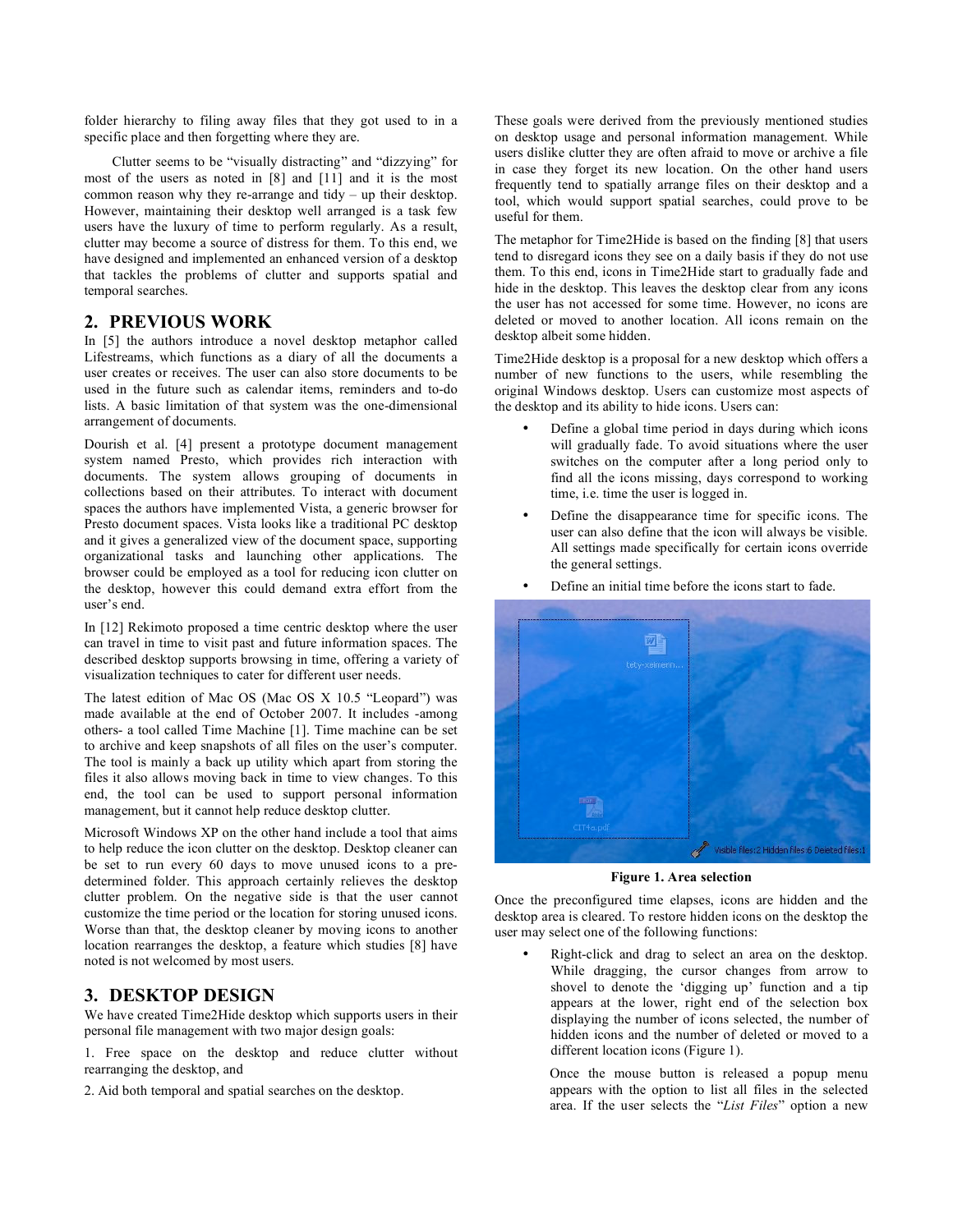window appears, listing all files along with information concerning days left before the icon disappears, current status (visible, hidden, or deleted), creation data, last accessed date and deleted date if applicable (Figure 2).

| Actions                                                         | Fémane                                            | <b>Cours left</b> | <b>Suite</b>  |   | Created on         | Last Accessed                     | Discussed in         | Deleted Mound on |  |
|-----------------------------------------------------------------|---------------------------------------------------|-------------------|---------------|---|--------------------|-----------------------------------|----------------------|------------------|--|
| <b>Size</b>                                                     | <b>ED M</b> Hy Congrater                          | 99.2)             | Visible       | × | 20/11/2007 17:40   | 04110307 2014                     |                      |                  |  |
| Select AB                                                       | <sup>6</sup> Ply National Flaries                 | 25                | Hollan,       | ٠ | 2011/09/27 14:0    | - 4                               |                      |                  |  |
| <b>Taggle Selection</b>                                         | <b>COM</b> Documents                              | œ                 | Visible       | ÷ | D6/11/2007 17:40 - |                                   |                      |                  |  |
| Clear Selection                                                 | [7] It is - Human Machine Interaction right       | → #               | 1953m         | ٠ | 26/11/2007 17:40 - |                                   |                      |                  |  |
| Hole<br>selected icons now!                                     | 1 23 03 helicaline card (L29)                     | 12.7              | <b>Fedder</b> | ٠ |                    | 26/11/2007 14:53 26/11/2807 17:28 | ELECTRONIC ETHIC     | ٠                |  |
|                                                                 | [ ] { ] 40875-0321912194 Jn.cp                    | $0 - 1$           | <b>Hidden</b> | ٠ | DEFENDED ET-40 -   |                                   | <b>HIGHWED LT-48</b> | $\sim$           |  |
|                                                                 | [7] T100x1.1(Hatman).juff                         | 1.7               | <b>Hidden</b> | ٠ | 26/11/2007 17:40 - |                                   | LIGHTHONY LESS       | - 2              |  |
| selected installs (C.O.) days<br>sade.                          | □图 M, myseled.via                                 | 本型                | regan         | ÷ | DESIGNET STHE      |                                   | ÷                    | ٠                |  |
| <b>Hale</b><br>selected icons always viable                     | <sup>1</sup> To exprovals, OS2506 pdf             | 0.2               | <b>Vidden</b> | ٠ | 26/11/2007 (7)40 - |                                   | 12/12/2007 12:19     | 14               |  |
| <b>Bened</b><br>salested state.                                 | $\Box$ $\Xi$ +400 $\mu$ f                         | 17.               | Haddon        | ٠ | 26/11/2007 17:40 - |                                   | 1221203007 12:10     | -                |  |
| yrs have to first available space if<br>beiguten mitlens Ymns." | [18] ADD (sedamared, 1 [1] 4 use 5.8x             | $8 - 2$           | <b>Index</b>  | × | DEEDERE STHE -     |                                   |                      | ۰                |  |
|                                                                 | □ 图 4(Bandy trouble_with_a_voice_noil_syste 0 0 0 |                   | restor.       | v | 26/11/2007 17:40 - |                                   | 1211253007 12:18     | $\sim$           |  |
|                                                                 | <b>THE art-trunk</b>                              | 0.7               | <b>Hotel</b>  | ٠ | 26/11/2007 17:40 - |                                   |                      | ٠                |  |
|                                                                 | C cartachesete diactoril 7.1                      | $5 - 2$           | <b>Inddex</b> | ٠ | D6/11/D007 17:40 - |                                   | ٠                    | ÷                |  |
|                                                                 | FISTINGUIDE N                                     | 2.7               | Volte         | ٠ |                    | 26/11/2007 17:40 GM12/2007 19:21  |                      |                  |  |
|                                                                 | [1] Philadinas.com                                | 46                | Visible       | ÷ |                    | ISILIZER IN 1 11/1/2007 16:14     |                      |                  |  |
|                                                                 | Tighoth hands av                                  | 0.21              | 165MG         | × | 26/11/2007 17:40 - |                                   | SIGLIANCE LESS       | $\sim$           |  |
|                                                                 | [1] If both hands in                              | 0.7               | <b>Hallen</b> | ۷ | DAYLUDDET L7-40 -  |                                   | LISLANDER LEISE      | ٠                |  |
|                                                                 | TT for both hands v2.pv                           | $8 - 7$           | resson        | × | 26/11/2007 17:40 - |                                   | 12/12/0007 12:18     | $\sim$           |  |
|                                                                 | □ 图 lub hands (2.4)                               | $15^{1}$          | <b>Hidden</b> | × | 26/11/2007 17:40 - |                                   | 120320007 12:18      | -                |  |
|                                                                 | El SP both Janda, stay                            | ■雷                | reason        | ٠ | DAILUMET ET-40 -   |                                   | LISLANDET L2:10      | ÷                |  |
|                                                                 | State Lands of an                                 | 0.2               | <b>Hidden</b> | ÷ | 26/11/2007 17:40 - |                                   | E2YLODDEF E2:10      | ÷                |  |
|                                                                 | □ 國 tub Jank H-it                                 | 土型                | <b>Hidden</b> | ٠ | DISTURBED ET/40 -  |                                   | LIGATIONS! LEISE     | -                |  |
|                                                                 | To both hands infolling                           | 15.               | <b>Faller</b> | ٠ | 26/11/2007 17:40 - |                                   | 12/12/2007 12:10     | - 4              |  |

**Figure 2. List Files dialog box** 

Through this window the user can select one or more icons to perform actions such as "*hide*" or "*reveal*" immediately, set the selected as "*always visible*" or change the current number of days before the icons disappears.

- If the user right clicks on any clear area of the desktop the "*List Files*" option displays all files. Through the popup menu that appears the user can also select to "*Search*", "*Go Back in Time*" and "*Customize*".
- If the user does not r*emember an*y of the data needed to perform a *search* she can elect to "*Go Back in Time*" to reveal a hidden icon. Depending on the customization option the user can either use animation or directly go back to specific dates. When the user finds the file she can right click on it and reveal it.



**Figure 3. Back in Time animated** 

Once a hidden icon is revealed it may be the case that a new icon has taken its place. In such a case the two icons are placed *on top of each* other with a slight displacement. The user can also customize the desktop to initially reveal the icon in its former location and if the space is occupied to animate and move it to the first (starting from the top left corner of the screen) location. The

animation helps the user to notice the change in the icon's location.

If the animation option is chosen the user can also set the animation granularity: days, hours or minutes. By right-clicking on a clear area of the desktop and selecting the "*Go Back in*  Time" option a square appears in the middle of the screen displaying the date the snapshot of the screen corresponds to. If the user has chosen hours or minutes as the animation granularity, apart from the date the box also displays the exact time period (e.g. 17:00-17:59) (Figure 3).

As illustrated in the figure, icons that have been deleted or moved in the meantime, are shown with a special icon (red  $X$ ) to denote they are unavailable. By rotating the wheel on the mouse the user can go back or forth in time. The user can also choose to move to a particular date directly from a calendar and be presented with a snapshot of that day's desktop.

### **4. IMPLEMENTATION**

Time2Hide desktop has been implemented in Java to enhance portability and it employs MySQL database to keep a log of every change on the desktop. The current version of the system emulates Microsoft Windows XP desktop, but future versions will be able to emulate Mac OS X style of desktop. The system runs as full screen application covering the existing windows desktop.

When it executes for the first time Time2Hide reads the user's desktop folder and populates the emulated desktop with all the icons (files, shortcuts and folders) it finds. After that Time2Hide keeps a log of all changes that happen on the emulated desktop and at the same time monitors the user's desktop folder. This is necessary because some applications (such as web browsers) tend to save downloaded files on the desktop and this action has to be reflected on the emulated desktop as well.

## **5. EVALUATION**

Time2Hide was evaluated over a four weeks' period. To this end, eight users (four females and four males) were selected with more than three years experience with computers. All of them used their desktop in their everyday interaction either for quick access to files, for reminding purposes or for temporary storage. To monitor users' interaction with Time2Hide desktop a questionnaire was compiled consisting of four major parts: user's profile, current desktop status, user's view of hiding icons functionality and user's view of spatial searches. The questionnaire contained forty-nine questions in total, most of which were closed Likert scale questions and the rest open questions. User's profile was completed once, while the other three parts were being completed at the end of each week. This scheme provided a better view over time of the subject's interaction and opinion regarding the desktop under evaluation.

## **5.1 Summary of Evaluation Results**

The application was successful in its first aim to alleviate icon clutter on the desktop. Even from the first week some users noted a difference while the majority of users felt that the icon clutter was reduced after four weeks of usage. But icon fading proved to be a stress factor for some users. Three of the users admitted that there was at least one point in time they were afraid they would loose information/icons residing on their desktop. However, after four weeks of everyday use all felt very confident they could find hidden, except for one user who felt moderately confident.